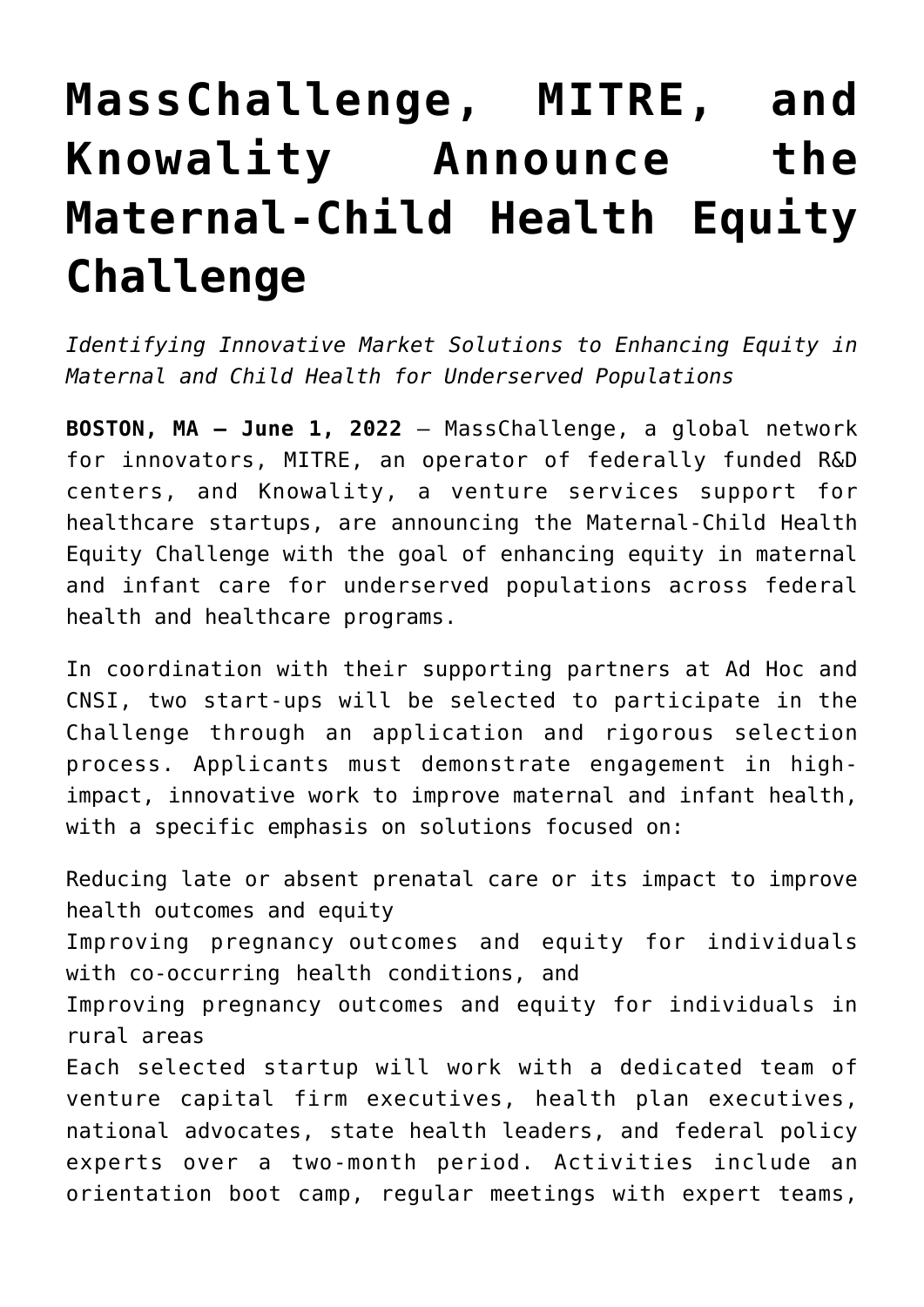workshops, and tailored technical assistance, and access to MassChallenge's proven acceleration resources and network. The Challenge will culminate in a final showcase with private and public sector stakeholder attendees.

The collaborative nature of this integrated public-private team approach will yield a collective understanding of policy barriers and market solutions that must be addressed to achieve better maternal and infant health outcomes. Specifically, this challenge focusses on the alignment of private and public market incentives to accelerate innovation, the individualized needs of the person and the services required to meet them, integration of solutions that meet needs, and the identification of better services with viable public healthcare program funding streams.

The application and additional information are available on the Challenge website at: masschallenge.org/maternalhealth. We will also host an information session on June 14 at 12pm ET for interested founders to learn more. Register here. Please submit applications through the website by no later than June 24 at 12pm ET. The two selected start-ups will be notified by July 18.

#### **About Ad Hoc**

Founded in 2014 by core members of the HealthCare.gov rescue team, Ad Hoc is a digital services company that helps the federal government better serve people. We collaborate closely with our government partners to solve the right problems and deliver software solutions that work. In doing so, we give agencies confidence that their tools will effectively meet the demands of their mission and the needs of their users. For more information about our work, visit https://adhoc.team, LinkedIn, or Twitter.

#### **About CNSI**

CNSI delivers a broad range of health information technology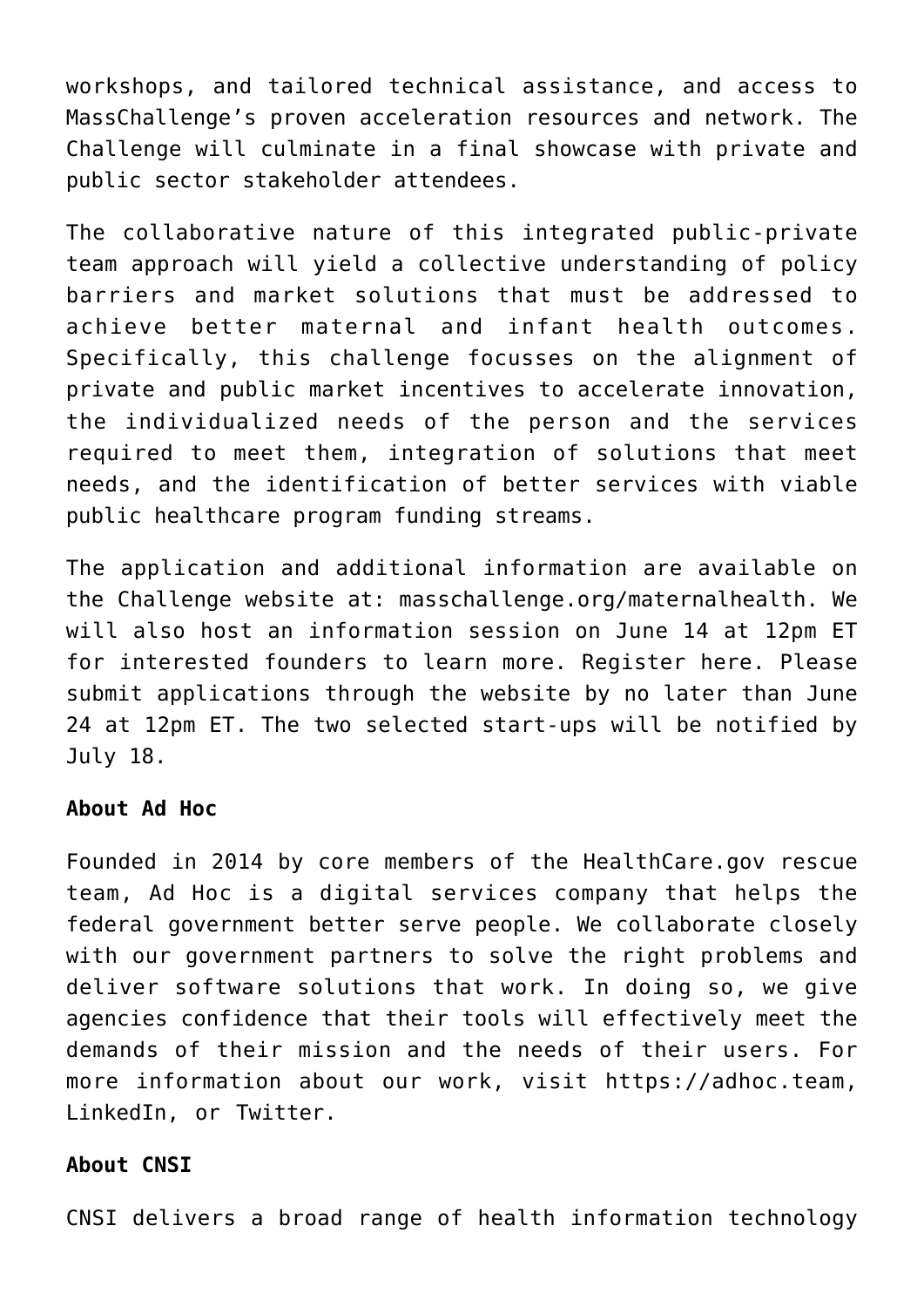enterprise solutions and customizable products to a diverse base of state and federal agencies in the United States. CNSI aligns, builds, and manages innovative, high-quality, costeffective solutions that help clients achieve their mission, enhance business performance, reduce costs, and improve the health of individuals and communities. Headquartered in the United States with a major technology center in Chennai, India, CNSI employs a world-class team of technologists, program managers, and subject matter experts with large-scale, mission-critical information technology implementation experience. Learn more at www.cns-inc.com.

## **About Knowality**

Knowality LLC, a venture services firm dedicated to accelerating market adoption of innovative healthcare services and products that improve population health. By increasing the speed of market adoption for proven health care services, Knowality is increasing the likelihood of Americans living a healthier life.

## **About MassChallenge**

MassChallenge is the global network for innovators. Headquartered in the United States with eight locations worldwide, MassChallenge equips bold entrepreneurs to disrupt the status quo and to create meaningful change. Since launching in 2009, more than 3,000 startups have participated in a MassChallenge program and non-profit has awarded over \$17M in equity-free cash and prizes. Learn more about MassChallenge at masschallenge.org.

### **About MITRE**

MITRE's mission-driven teams are dedicated to solving problems for a safer world. Through our public-private partnerships and as an operator of federally funded R&D centers, we work across government and in partnership with industry to tackle challenges to the safety, stability, and well-being of our